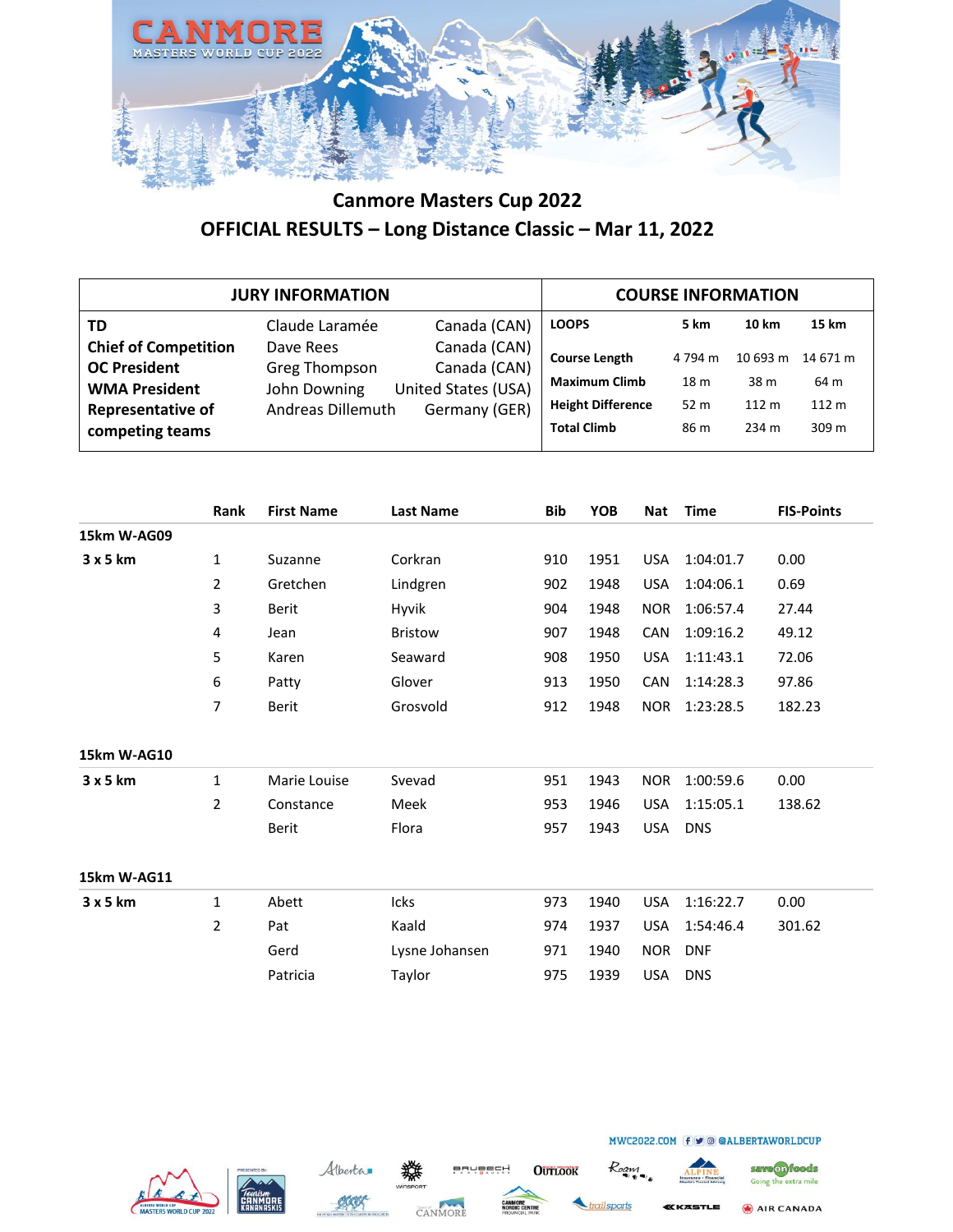

| Rank           | <b>First Name</b> | <b>Last Name</b> | <b>Bib</b> | YOB  | <b>Nat</b> | <b>Time</b> | <b>FIS-Points</b> |
|----------------|-------------------|------------------|------------|------|------------|-------------|-------------------|
|                |                   |                  |            |      |            |             |                   |
| $\mathbf{1}$   | Phil              | Mahoney          | 9007       | 1946 | <b>USA</b> | 53:20.5     | 0.00              |
| $\overline{2}$ | Tapio             | Ikaheimonen      | 9006       | 1945 | <b>FIN</b> | 55:15.0     | 21.47             |
| 3              | Alain             | Malatrait        | 9011       | 1945 | <b>FRA</b> | 59:05.9     | 64.75             |
| $\pmb{4}$      | Owen              | Hanley           | 9014       | 1943 | <b>USA</b> | 59:35.4     | 70.28             |
| 5              | Edward            | Strabel          | 9009       | 1945 | <b>USA</b> | 1:01:33.7   | 92.46             |
| 6              | Everett           | Fee              | 9018       | 1945 | CAN        | 1:02:29.6   | 102.94            |
| $\overline{7}$ | Pierre            | Berbottino       | 9016       | 1945 | <b>ITA</b> | 1:06:34.9   | 148.93            |
| 8              | Bob               | Thompson         | 9022       | 1946 | CAN        | 1:08:20.8   | 168.78            |
| 9              | John              | Reeves           | 9021       | 1944 | CAN        | 1:09:12.8   | 178.53            |
| $10\,$         | John              | <b>Brodhead</b>  | 9012       | 1943 | <b>USA</b> | 1:11:05.3   | 199.62            |
| 11             | Alan              | Vyse             | 9023       | 1942 | CAN        | 1:14:43.3   | 240.49            |
| 12             | Ken               | <b>Blatt</b>     | 9024       | 1946 | <b>USA</b> | 1:18:11.7   | 279.56            |
|                | Harry             | Vanderlugt       | 9010       | 1944 | CAN        | <b>DNF</b>  |                   |
|                |                   |                  |            |      |            |             |                   |
| $\mathbf{1}$   | Alpo              | Virtanen         | 9601       | 1941 | <b>FIN</b> | 54:12.0     | 0.00              |
| $\overline{2}$ | Samuel            | Flora            | 9611       | 1941 | <b>USA</b> | 1:05:06.7   | 120.79            |
| 3              | Svein             | Larsen           | 9609       | 1940 | <b>NOR</b> | 1:14:14.1   | 221.79            |
|                |                   | Tammjärv         | 9605       | 1938 | <b>EST</b> | <b>DNS</b>  |                   |
|                | Einar             | Viddal           | 9608       | 1940 | CAN        | <b>DNS</b>  |                   |
|                |                   |                  |            |      |            |             |                   |
| $\mathbf{1}$   | Tim               | Carter           | 9705       | 1935 | <b>USA</b> | 1:05:34.7   | 0.00              |
| $\overline{2}$ | Anders            | Porsanger        | 9702       | 1934 | <b>NOR</b> | 1:13:05.0   | 68.67             |
| 3              | Paul              | Kaald            | 9704       | 1933 | <b>USA</b> | 1:39:15.5   | 308.15            |
| 4              | Bill              | Hamilton         | 9706       | 1935 | CAN        | 1:42:52.6   | 341.26            |
|                | Irvin             | Servold          | 9701       | 1932 | CAN        | <b>DNS</b>  |                   |
|                |                   |                  |            |      |            |             |                   |
|                |                   |                  | 110        | 1987 | CAN        | 1:49:31.5   | 0.00              |
|                |                   | Kalju            |            |      |            |             |                   |



CANMORE

KKK

ailsports KKASTLE Going the extra mile

AIR CANADA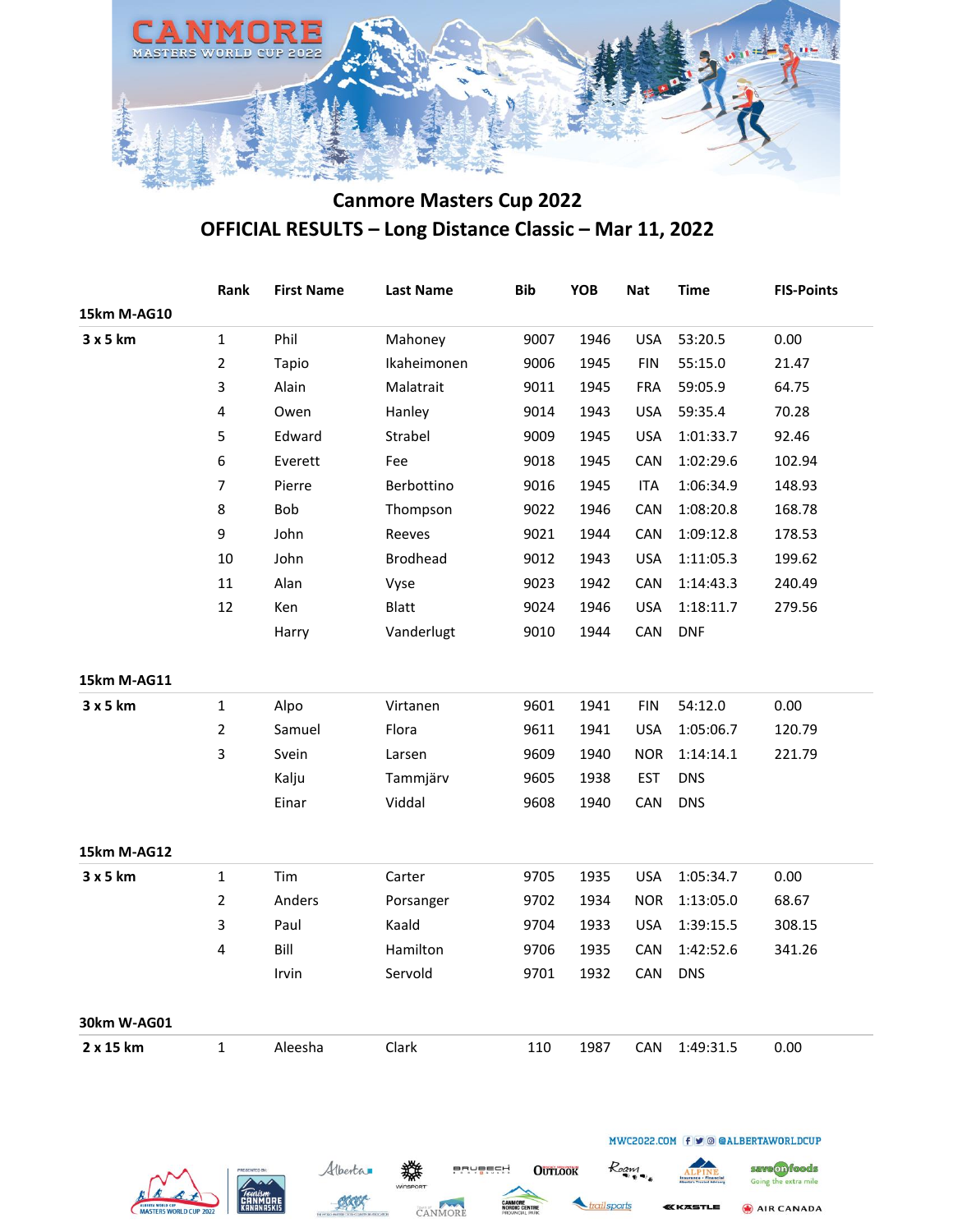

|             | Rank           | <b>First Name</b> | <b>Last Name</b> | <b>Bib</b> | <b>YOB</b> | <b>Nat</b> | <b>Time</b> | <b>FIS-Points</b> |
|-------------|----------------|-------------------|------------------|------------|------------|------------|-------------|-------------------|
| 30km W-AG02 |                |                   |                  |            |            |            |             |                   |
| 2 x 15 km   | $\mathbf{1}$   | Katherine         | Knight           | 204        | 1985       | CAN        | 1:49:25.7   | 0.00              |
|             | $\overline{2}$ | Georgie           | Fear             | 203        | 1982       | CAN        | 1:54:16.1   | 26.54             |
|             | 3              | Krista            | Robinson         | 207        | 1986       | CAN        | 2:07:47.2   | 100.66            |
| 30km W-AG03 |                |                   |                  |            |            |            |             |                   |
| 2 x 15 km   | $\mathbf{1}$   | Chantell          | Widney           | 312        | 1979       | CAN        | 1:41:19.5   | 0.00              |
|             | $\overline{2}$ | Ivana             | Novosel          | 308        | 1977       | CAN        | 1:42:02.3   | 4.22              |
|             | 3              | Karen             | Messenger        | 307        | 1979       | CAN        | 1:45:29.9   | 24.71             |
|             | $\overline{4}$ | Amber             | Layden           | 306        | 1978       | CAN        | 1:50:28.0   | 54.13             |
| 30km W-AG04 |                |                   |                  |            |            |            |             |                   |
| 2 x 15 km   | $\mathbf{1}$   | Tasha             | Betcherman       | 426        | 1974       | CAN        | 1:45:38.0   | 0.00              |
|             | 2              | Riikka            | Niemelainen      | 414        | 1976       | CAN        | 1:46:10.9   | 3.11              |
|             | 3              | Denise            | Watt             | 419        | 1972       | CAN        | 1:46:32.8   | 5.19              |
|             | 4              | Madelaine         | <b>Bate</b>      | 425        | 1973       | CAN        | 1:49:05.6   | 19.65             |
|             | 5              | Jamie             | Galloway         | 404        | 1976       | CAN        | 2:01:20.1   | 89.19             |
|             | 6              | Eugenia           | Tishkina-Norman  | 417        | 1972       | CAN        | 2:02:54.2   | 98.09             |
|             | 7              | Kirsten           | Anderson         | 423        | 1974       | CAN        | 2:13:44.0   | 159.61            |
|             | 8              | Heather           | <b>Myers</b>     | 413        | 1974       | CAN        | 2:26:05.5   | 229.80            |
|             | 9              | Shelly            | Dunn             | 403        | 1976       | CAN        | 2:39:59.9   | 308.79            |
|             | 10             | Elouise           | Stewart          | 416        | 1973       | CAN        | 3:03:16.5   | 441.01            |
| 30km W-AG05 |                |                   |                  |            |            |            |             |                   |
| 2 x 15 km   | $\mathbf{1}$   | Rhea              | Loiselle         | 513        | 1968       | CAN        | 1:48:31.2   | 0.00              |
|             | 2              | Inger Kristin     | Jensen           | 511        | 1968       | CAN        | 1:54:31.2   | 33.17             |
|             | 3              | Glenda            | Zamzow           | 518        | 1969       | CAN        | 2:34:33.5   | 254.54            |
|             |                | Donna             | Farrar           | 507        | 1967       | CAN        | <b>DNS</b>  |                   |







**OUTLOOK** 



Roam

Going the extra mile AIR CANADA

save on foods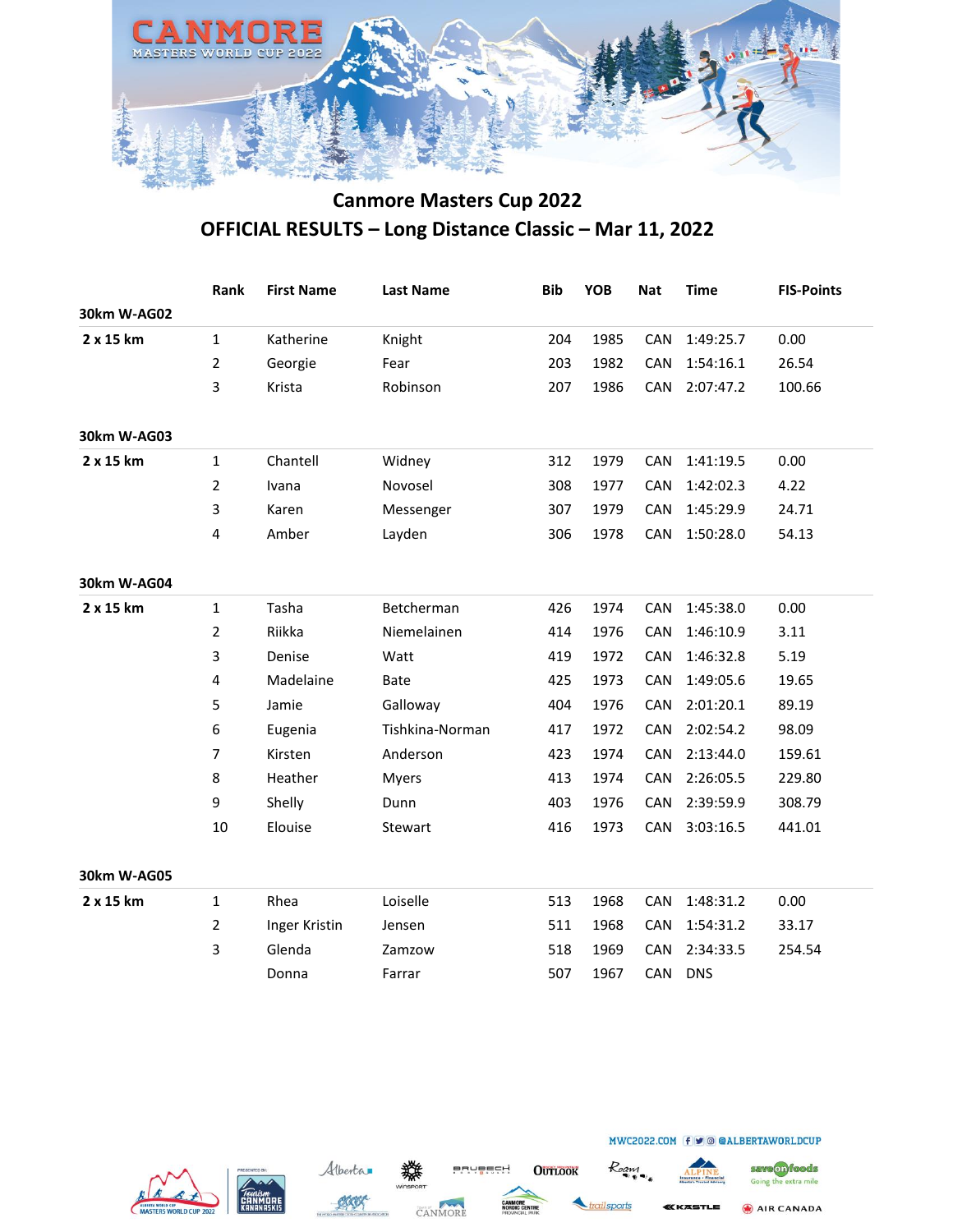

|             | Rank | <b>First Name</b> | <b>Last Name</b>     | <b>Bib</b> | <b>YOB</b> | Nat        | <b>Time</b>   | <b>FIS-Points</b> |
|-------------|------|-------------------|----------------------|------------|------------|------------|---------------|-------------------|
| 30km W-AG06 |      |                   |                      |            |            |            |               |                   |
| 2 x 15 km   | 1    | <b>Natalie</b>    | Yanchar              | 625        | 1963       |            | CAN 1:45:37.2 | 0.00              |
|             | 2    | Christine         | <b>Moors</b>         | 606        | 1964       |            | GER 1:54:48.1 | 52.16             |
|             | 3    | Jane              | Ravenshaw            | 618        | 1963       |            | CAN 1:55:35.0 | 56.60             |
|             | 4    | Meg               | Stanley              | 635        | 1962       |            | CAN 2:09:35.4 | 136.17            |
|             | 5    | Roberta           | Hyland               | 613        | 1962       |            | CAN 2:20:02.7 | 195.56            |
|             | 6    | Laura             | Maser                | 617        | 1962       |            | CAN 2:24:45.0 | 222.29            |
|             | 7    | Joanna            | <b>Brown</b>         | 633        | 1964       |            | CAN 2:29:21.0 | 248.42            |
|             |      | Rosemary          | Oman                 | 605        | 1962       | <b>SUI</b> | <b>DNS</b>    |                   |
|             |      | Michele           | Harvey-Blankenship   | 611        | 1966       | CAN        | <b>DNS</b>    |                   |
|             |      | Jette Ella        | Arendschneider Dorph | 627        | 1964       | GRL        | <b>DNS</b>    |                   |

#### **30km W-AG07**

| 2 x 15 km | 1              | Elizabeth          | Youngman      | 701 | 1959 |            | USA 1:44:26.2 | 0.00   |
|-----------|----------------|--------------------|---------------|-----|------|------------|---------------|--------|
|           | $\overline{2}$ | Mary               | Young         | 705 | 1959 | CAN        | 1:46:14.3     | 10.35  |
|           | 3              | Magdalena          | Bowen         | 706 | 1957 | <b>USA</b> | 1:46:50.2     | 13.79  |
|           | 4              | Wietske            | Eikelenboom   | 722 | 1961 |            | CAN 1:54:46.8 | 59.42  |
|           | 5              | Soile              | Kaipia        | 704 | 1961 | <b>FIN</b> | 1:56:53.2     | 71.53  |
|           | 6              | Carinne            | De Spaey      | 721 | 1961 | CAN        | 2:00:02.0     | 89.60  |
|           | 7              | Kathleen           | <b>Davies</b> | 718 | 1958 | CAN        | 2:02:52.0     | 105.88 |
|           | 8              | Mary-Anne          | Church        | 716 | 1958 | CAN        | 2:02:56.9     | 106.35 |
|           | 9              | <b>Wendy Blogg</b> | Anderson      | 740 | 1961 | CAN        | 2:08:38.2     | 139.03 |
|           |                |                    |               |     |      |            |               |        |







**OUTLOOK** 





ailsports

MWC2022.COM (f ⊎ © @ALBERTAWORLDCUP

**KKASTLE**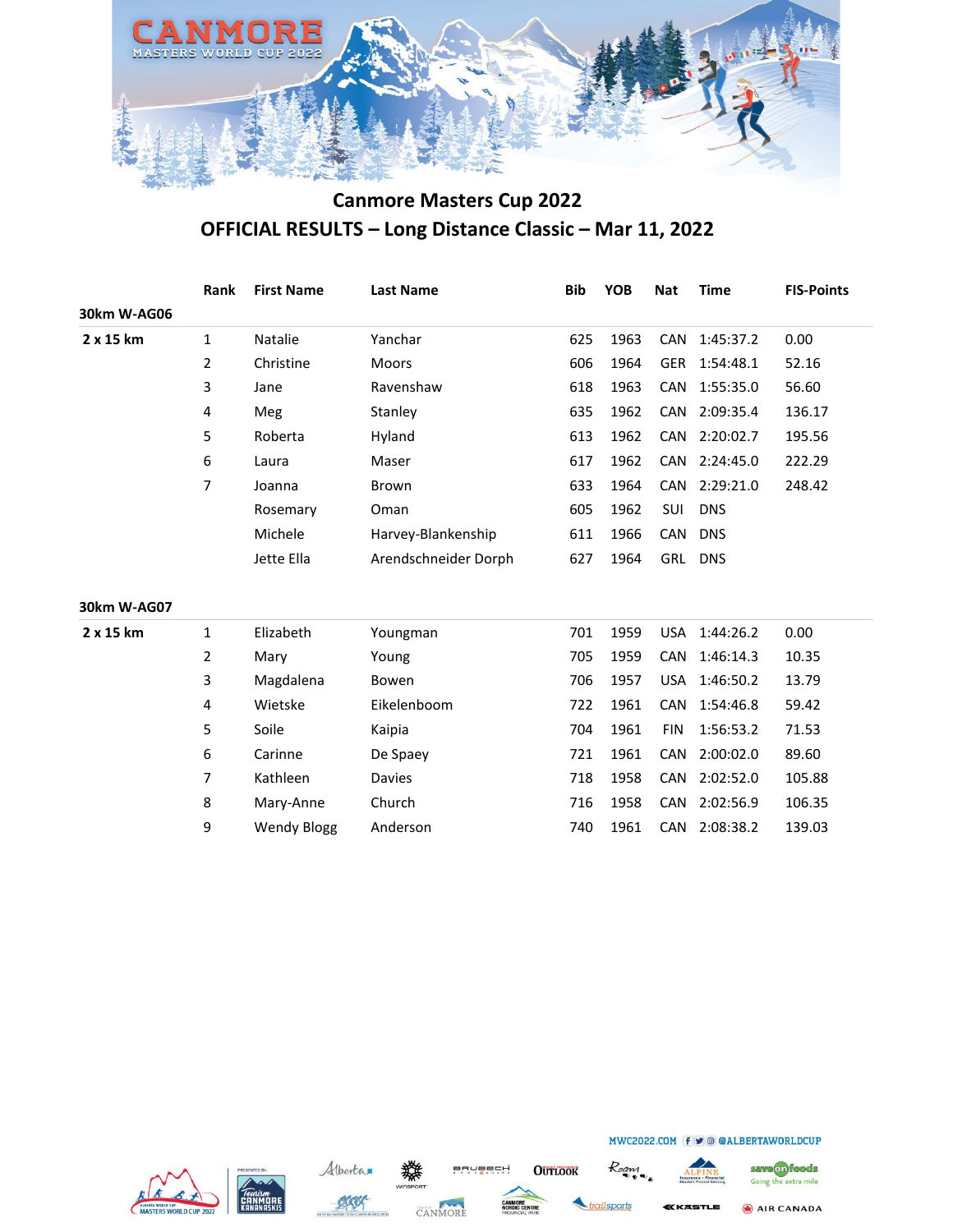

|                  | Rank         | <b>First Name</b> | <b>Last Name</b> | Bib | <b>YOB</b> | <b>Nat</b> | <b>Time</b> | <b>FIS-Points</b> |
|------------------|--------------|-------------------|------------------|-----|------------|------------|-------------|-------------------|
| 30km W-AG08      |              |                   |                  |     |            |            |             |                   |
| $2 \times 15$ km | $\mathbf{1}$ | Pat               | Pearce           | 801 | 1953       | <b>CAN</b> | 1:44:14.7   | 0.00              |
|                  | 2            | Marianne          | Niemi            | 804 | 1956       | <b>FIN</b> | 1:47:41.6   | 19.85             |
|                  | 3            | Anja              | Rovio            | 822 | 1954       | FIN        | 1:53:12.5   | 51.59             |
|                  | 4            | Sue               | Griffith         | 825 | 1956       | <b>USA</b> | 1:58:21.6   | 81.24             |
|                  | 5            | Elisabeth         | Thomsen          | 819 | 1955       | <b>CAN</b> | 2:07:27.2   | 133.58            |
|                  | 6            | Marilyn           | Kastens          | 826 | 1956       | <b>USA</b> | 2:08:44.4   | 140.99            |
|                  | 7            | Theresia          | Wolkerstorfer    | 820 | 1956       | <b>AUT</b> | 2:14:12.7   | 172.48            |
|                  | 8            | Tina              | Wilson           | 829 | 1956       | <b>USA</b> | 2:14:43.7   | 175.45            |
|                  | 9            | Edeltraud         | Rodewald         | 817 | 1955       | <b>USA</b> | 2:15:50.8   | 181.89            |
|                  | 10           | Kathleen          | Culhane-Pera     | 824 | 1953       | <b>USA</b> | 2:53:33.2   | 398.92            |
|                  | 11           | Gail              | Niinimaa         | 815 | 1955       | <b>CAN</b> | 2:57:56.1   | 424.14            |
|                  |              | Kate              | <b>Ellis</b>     | 802 | 1956       | <b>USA</b> | <b>DNS</b>  |                   |
|                  |              | Aud               | Kjemperud        | 813 | 1953       | NOR.       | <b>DNS</b>  |                   |
|                  |              | Kathi             | Antolak          | 823 | 1952       | <b>USA</b> | <b>DNS</b>  |                   |
|                  |              |                   |                  |     |            |            |             |                   |







**OUTLOOK** 

Roam ailsports



MWC2022.COM (f ⊎ © @ALBERTAWORLDCUP

save on foods Going the extra mile

AIR CANADA <u>(KASTLE</u>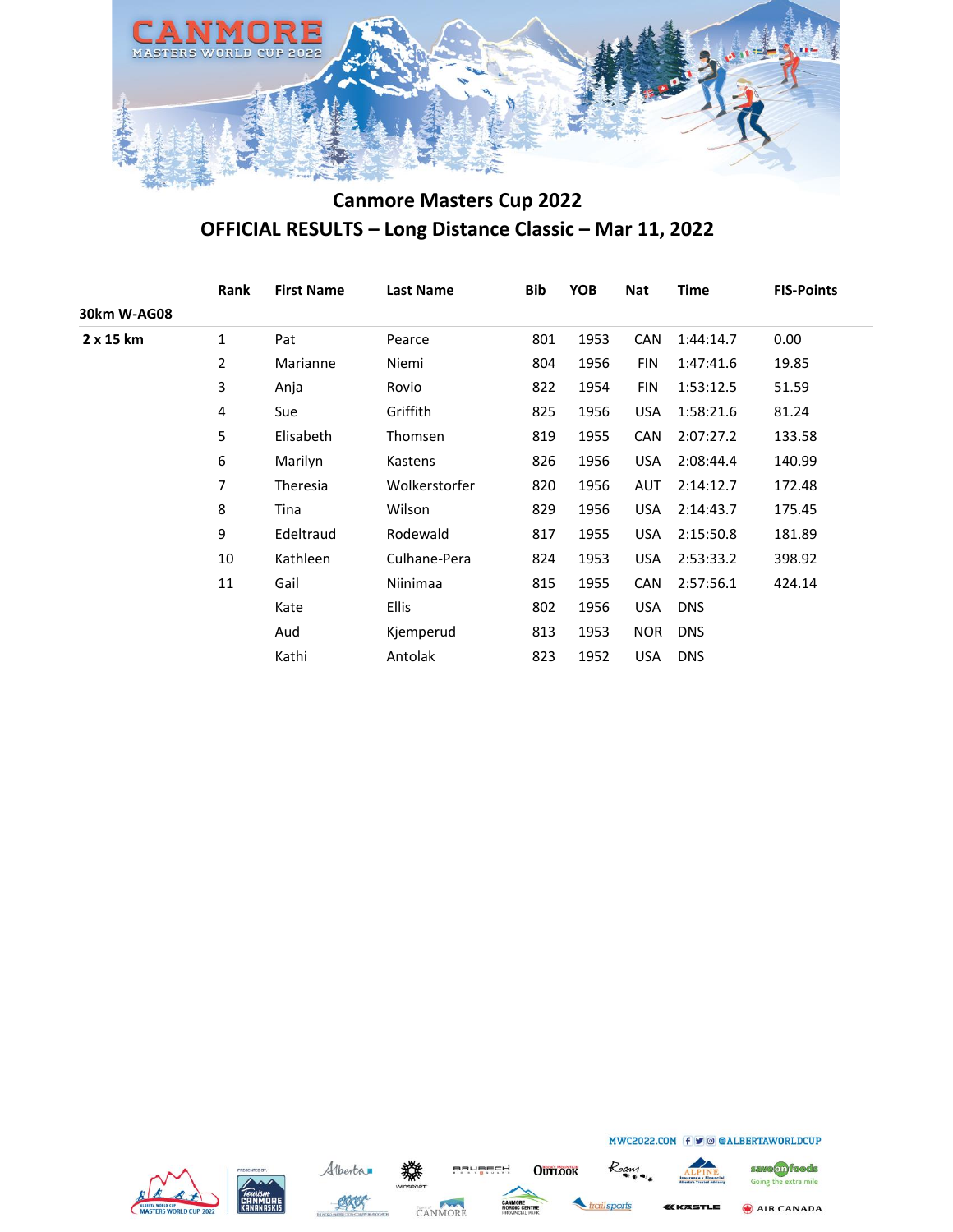

|             | Rank                    | <b>First Name</b> | <b>Last Name</b> | <b>Bib</b> | YOB  | <b>Nat</b> | <b>Time</b> | <b>FIS-Points</b> |
|-------------|-------------------------|-------------------|------------------|------------|------|------------|-------------|-------------------|
| 30km M-AG07 |                         |                   |                  |            |      |            |             |                   |
| 2 x 15 km   | $\mathbf{1}$            | Harri             | Ala-Lahti        | 7009       | 1961 | <b>FIN</b> | 1:27:24.9   | 0.00              |
|             | $\overline{2}$          | Jussi             | Hytönen          | 7007       | 1958 | <b>FIN</b> | 1:29:58.3   | 17.55             |
|             | 3                       | Odd               | Bersvendsen      | 7005       | 1958 | <b>USA</b> | 1:31:19.6   | 26.85             |
|             | $\overline{\mathbf{4}}$ | Ulf               | Kleppe           | 7041       | 1958 | CAN        | 1:32:29.8   | 34.88             |
|             | 5                       | Clark             | Shipka           | 7055       | 1958 | CAN        | 1:33:40.7   | 42.99             |
|             | 6                       | André             | Gauvin           | 7006       | 1957 | CAN        | 1:34:07.9   | 46.10             |
|             | $\overline{7}$          | Michael           | <b>Buss</b>      | 7075       | 1961 | CAN        | 1:35:10.8   | 53.30             |
|             | 8                       | Pierre            | Harvey           | 7010       | 1957 | CAN        | 1:36:55.2   | 65.24             |
|             | 9                       | Hemmo             | Tolvanen         | 7060       | 1958 | <b>FIN</b> | 1:38:39.9   | 77.22             |
|             | 10                      | Peter             | Miksovsky        | 7066       | 1961 | <b>USA</b> | 1:39:51.4   | 85.40             |
|             | $11\,$                  | John              | Groeneveld       | 7037       | 1959 | CAN        | 1:40:53.6   | 92.51             |
|             | 12                      | Tom               | Lobsinger        | 7043       | 1958 | CAN        | 1:40:57.3   | 92.94             |
|             | 13                      | Ken               | Hawthorn         | 7021       | 1959 | CAN        | 1:41:06.5   | 93.99             |
|             | 14                      | Geoffrey          | Wasteneys        | 7058       | 1960 | CAN        | 1:44:22.8   | 116.44            |
|             | 15                      | Rainer            | Augsten          | 7072       | 1957 | CAN        | 1:45:20.6   | 123.06            |
|             | 16                      | Bruno             | <b>Bagneres</b>  | 7061       | 1961 | <b>FRA</b> | 1:47:45.5   | 139.63            |
|             | 17                      | Gilles            | Couston          | 7019       | 1958 | <b>FRA</b> | 1:51:46.6   | 167.21            |
|             | 18                      | Robert            | Baker            | 7027       | 1958 | <b>USA</b> | 1:52:30.8   | 172.27            |
|             | 19                      | Rene              | Dufour           | 7031       | 1961 | CAN        | 1:53:46.7   | 180.95            |
|             | $20\,$                  | Robert            | Faltus           | 7033       | 1957 | CAN        | 1:53:48.2   | 181.12            |
|             | 21                      | Ross              | Wilson           | 7059       | 1958 | CAN        | 3:01:08.6   | 643.33            |
|             |                         | Ronald            | Faltus           | 7032       | 1957 | CAN        | <b>DNF</b>  |                   |
|             |                         | Douglas           | Martin           | 7046       | 1961 | CAN        | <b>DNF</b>  |                   |
|             |                         | Randy             | Smith            | 7025       | 1961 | <b>USA</b> | <b>DNS</b>  |                   |
|             |                         | Pierre            | Doyon            | 7030       | 1958 | CAN        | <b>DNS</b>  |                   |
|             |                         |                   |                  |            |      |            |             |                   |







**OUTLOOK** 



Roam



AIR CANADA *EKASTLE*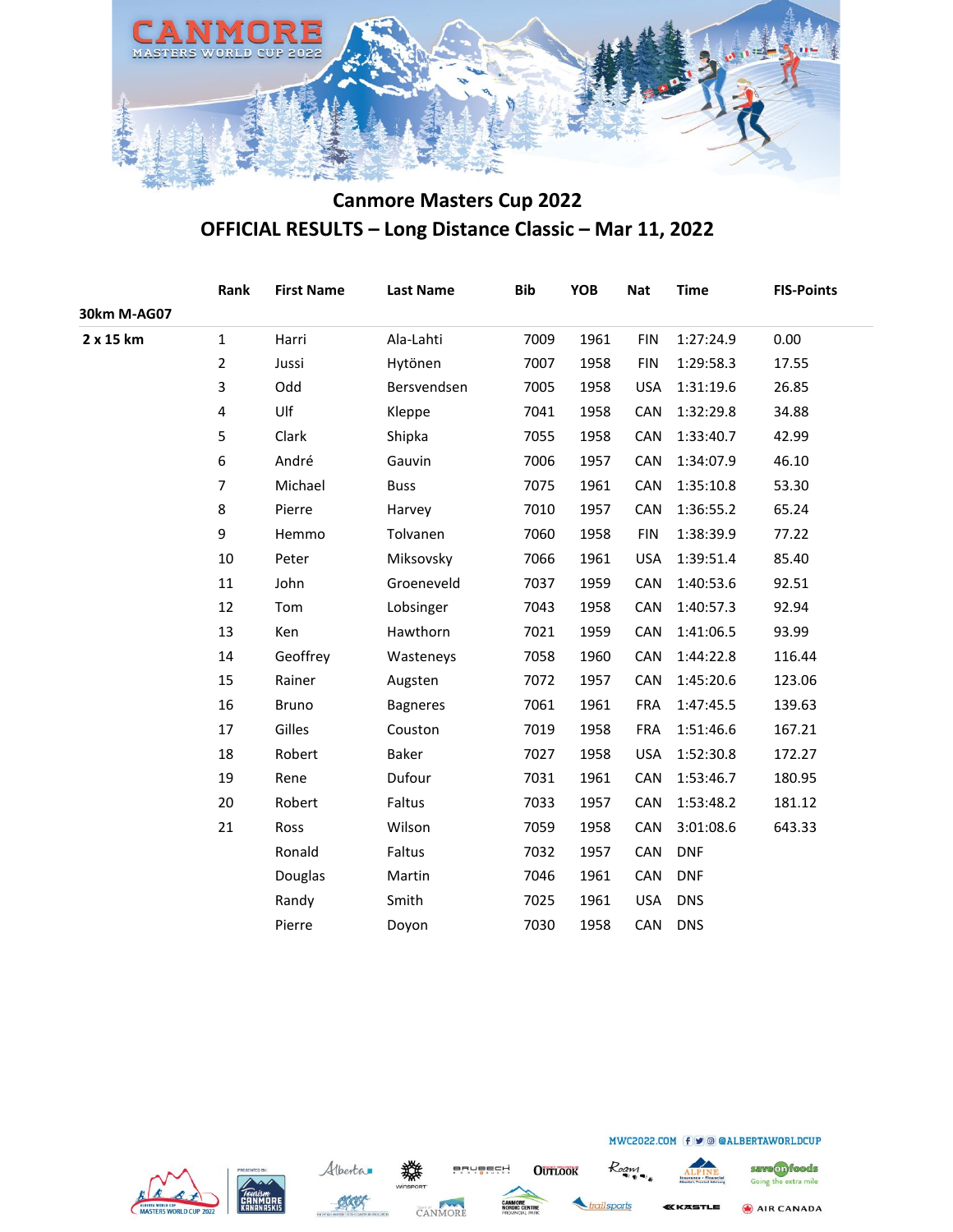

|             | Rank           | <b>First Name</b> | <b>Last Name</b> | <b>Bib</b> | YOB  | <b>Nat</b> | <b>Time</b> | <b>FIS-Points</b> |
|-------------|----------------|-------------------|------------------|------------|------|------------|-------------|-------------------|
| 30km M-AG08 |                |                   |                  |            |      |            |             |                   |
| 2 x 15 km   | $\mathbf{1}$   | John              | Gravlin          | 8013       | 1954 | <b>USA</b> | 1:37:12.2   | 0.00              |
|             | $\overline{2}$ | Jon               | Haukeland        | 8004       | 1955 | <b>NOR</b> | 1:37:42.9   | 3.16              |
|             | 3              | Robert            | Youngman         | 8005       | 1956 | <b>USA</b> | 1:38:38.4   | 8.87              |
|             | $\pmb{4}$      | Svein Anders      | Sorsdal          | 8010       | 1952 | <b>NOR</b> | 1:39:59.3   | 17.19             |
|             | 5              | Jean Marc         | Mura             | 8009       | 1956 | <b>FRA</b> | 1:42:49.5   | 34.70             |
|             | 6              | Ed                | Delaplante       | 8018       | 1954 | CAN        | 1:42:51.2   | 34.88             |
|             | $\overline{7}$ | Stuart            | Hamilton         | 8007       | 1954 | CAN        | 1:42:56.5   | 35.42             |
|             | 8              | Herbert           | Wolkerstorfer    | 8016       | 1954 | AUT        | 1:45:10.6   | 49.22             |
|             | 9              | Bill              | Parry            | 8058       | 1955 | <b>CAN</b> | 1:45:29.0   | 51.11             |
|             | 10             | Josef             | Weixlbaumer      | 8028       | 1956 | AUT        | 1:46:01.9   | 54.49             |
|             | $11\,$         | Karl              | Landolt          | 8017       | 1952 | SUI        | 1:46:39.2   | 58.33             |
|             | 12             | Charlie           | Schrama          | 8060       | 1954 | CAN        | 1:46:48.8   | 59.32             |
|             | 13             | Allan             | Mcintosh         | 8038       | 1954 | CAN        | 1:49:09.9   | 73.83             |
|             | 14             | Patrick           | McLellan         | 8054       | 1956 | CAN        | 1:49:50.7   | 78.03             |
|             | 15             | Dale              | Irwin            | 8025       | 1956 | CAN        | 1:51:26.3   | 87.87             |
|             | 16             | Raymond           | Tschaenn         | 8019       | 1955 | FRA        | 1:52:13.0   | 92.67             |
|             | 17             | Manfred           | Jöckel           | 8031       | 1955 | GER        | 1:54:23.8   | 106.13            |
|             | 18             | Thomas            | McHenry          | 8067       | 1955 | <b>USA</b> | 1:54:43.3   | 108.13            |
|             | 19             | Stan              | Kaczmarek        | 8039       | 1955 | CAN        | 1:55:21.7   | 112.08            |
|             | 20             | John              | Meyer            | 8030       | 1956 | <b>USA</b> | 1:56:52.8   | 121.46            |
|             | 21             | Michael C         | Weber            | 8034       | 1952 | <b>USA</b> | 1:58:32.2   | 131.68            |
|             | 22             | Tim               | Friesen          | 8048       | 1955 | CAN        | 1:58:46.4   | 133.14            |
|             | 23             | Paul              | Wright           | 8032       | 1956 | CAN        | 2:01:40.8   | 151.09            |
|             | 24             | James             | Bell             | 8075       | 1955 | <b>CAN</b> | 2:07:17.6   | 185.73            |
|             | 25             | Martin            | Hudson           | 8066       | 1953 | <b>USA</b> | 2:14:30.4   | 230.26            |
|             | 26             | lan               | Robertson        | 8059       | 1953 | CAN        | 2:22:32.2   | 279.83            |
|             | 27             | David             | Burt             | 8065       | 1952 | <b>USA</b> | 2:23:24.5   | 285.21            |
|             |                | Helmut            | Thumm            | 8063       | 1952 | GER        | <b>DNF</b>  |                   |
|             |                | Len               | Goodman          | 8049       | 1956 | CAN        | <b>DNS</b>  |                   |
|             |                | Kenneth           | Hughes           | 8050       | 1954 | CAN        | <b>DNS</b>  |                   |
|             |                | Peter             | Achtem           | 8072       | 1953 | CAN        | <b>DNS</b>  |                   |
|             |                |                   |                  |            |      |            |             |                   |







**OUTLOOK** 

railsports

Roam

KKASTLE

MWC2022.COM (f ⊎ © @ALBERTAWORLDCUP



save on foods

Going the extra mile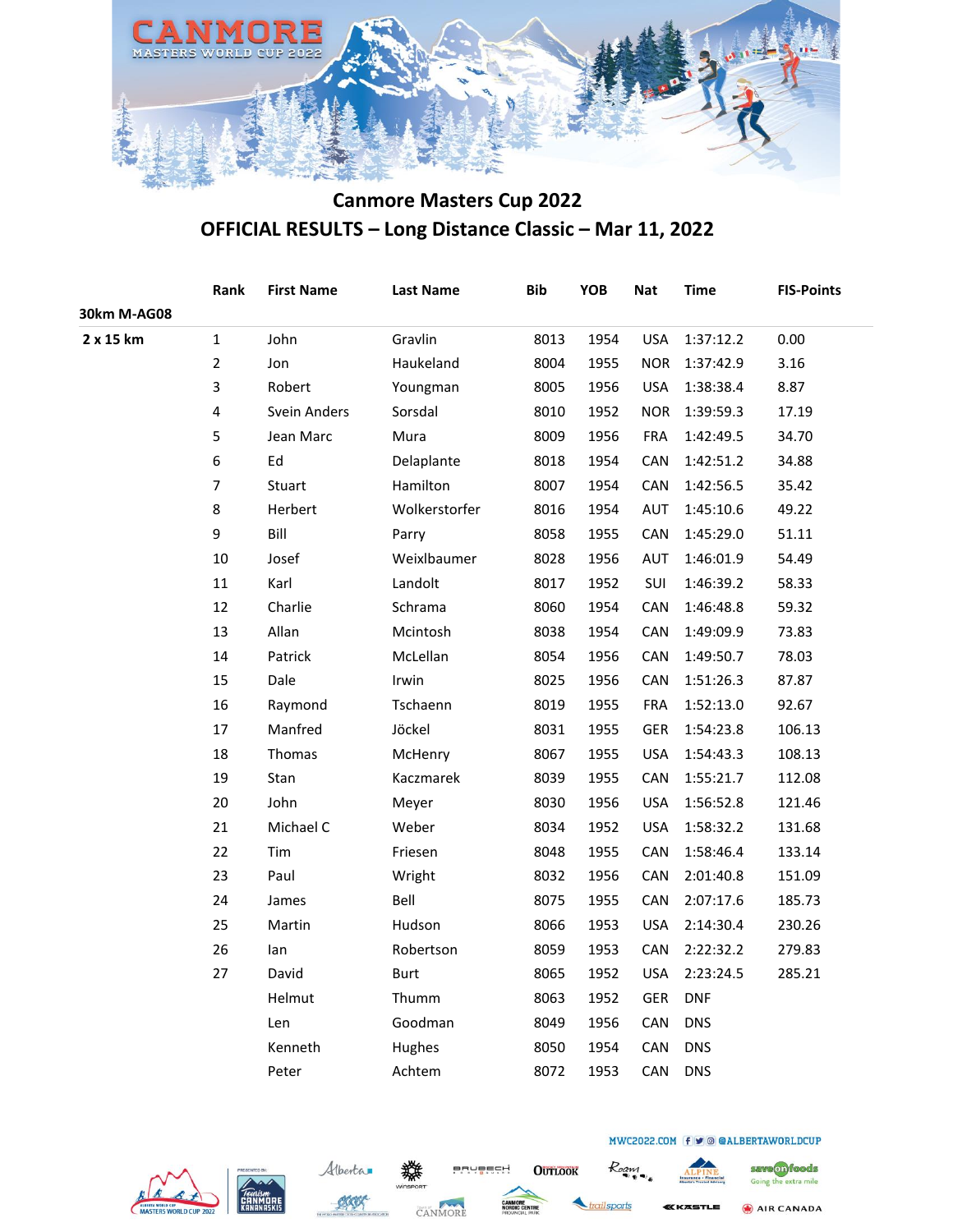

|             | Rank                    | <b>First Name</b> | <b>Last Name</b> | <b>Bib</b> | YOB  | <b>Nat</b> | <b>Time</b> | <b>FIS-Points</b> |
|-------------|-------------------------|-------------------|------------------|------------|------|------------|-------------|-------------------|
| 30km M-AG09 |                         |                   |                  |            |      |            |             |                   |
| 2 x 15 km   | $\mathbf 1$             | Olaf              | Knai             | 8605       | 1949 | <b>NOR</b> | 1:36:16.5   | 0.00              |
|             | $\overline{2}$          | Glenn             | Jobe             | 8613       | 1951 | <b>USA</b> | 1:37:25.1   | 7.13              |
|             | 3                       | Reidar            | Zapf-Gilje       | 8636       | 1951 | CAN        | 1:38:25.5   | 13.40             |
|             | $\overline{\mathbf{4}}$ | David             | Ford             | 8611       | 1950 | <b>USA</b> | 1:39:26.5   | 19.74             |
|             | 5                       | Lyle              | Wilson           | 8614       | 1949 | CAN        | 1:50:18.8   | 87.49             |
|             | 6                       | Tom               | Jones            | 8629       | 1951 | CAN        | 1:53:12.9   | 105.57            |
|             | $\overline{7}$          | Robert            | Skow             | 8624       | 1948 | <b>USA</b> | 1:56:12.1   | 124.19            |
|             | 8                       | Gerry             | <b>Breneman</b>  | 8623       | 1949 | CAN        | 1:57:54.7   | 134.84            |
|             | 9                       | Richard           | Swanson          | 8619       | 1947 | <b>USA</b> | 2:05:35.2   | 182.67            |
|             | 10                      | Ray               | Dickerson        | 8638       | 1951 | <b>USA</b> | 2:10:03.1   | 210.50            |
|             |                         | Hans Petter       | Gulbrandsen      | 8604       | 1949 | <b>NOR</b> | <b>DNF</b>  |                   |
|             |                         | Jarle             | Thonstad         | 8607       | 1951 | <b>NOR</b> | <b>DNS</b>  |                   |
|             |                         | John              | Davina           | 8616       | 1950 | CAN        | <b>DNS</b>  |                   |
|             |                         | Corey             | Torgness         | 8635       | 1950 | CAN        | <b>DNS</b>  |                   |
| 45km M-AG01 |                         |                   |                  |            |      |            |             |                   |
| 3 x 15 km   | $\mathbf{1}$            | Thomas            | Stieber          | 1004       | 1988 | CAN        | 2:13:34.9   | 0.00              |
|             | $\overline{2}$          | Graham            | Watts            | 1006       | 1987 | CAN        | 2:23:50.0   | 46.05             |
|             | 3                       | Jan Thomas        | Rossiter         | 1008       | 1987 | <b>IRL</b> | 2:30:58.9   | 78.15             |
|             | 4                       | Andy              | Buchholtz        | 1010       | 1987 | CAN        | 2:35:24.5   | 98.04             |
|             | 5                       | Joel              | Gervais          | 1002       | 1988 | CAN        | 2:46:13.2   | 146.60            |
| 45km M-AG02 |                         |                   |                  |            |      |            |             |                   |
| 3 x 15 km   | $\mathbf 1$             | Phillip           | Violett          | 2002       | 1985 | <b>USA</b> | 2:09:26.2   | 0.00              |
|             | $\overline{2}$          | Aaron             | Falkenberg       | 2003       | 1983 | CAN        | 2:25:31.5   | 74.58             |
|             | 3                       | Shawn             | <b>Bunnin</b>    | 2012       | 1983 | CAN        | 2:26:09.7   | 77.53             |
|             | 4                       | Alexander         | Kolesov          | 2008       | 1986 | CAN        | 2:31:24.2   | 101.83            |
|             | 5                       | Allan             | Tam              | 2006       | 1985 | CAN        | 2:56:46.4   | 219.43            |







**OUTLOOK** 

Roan ailsports

Going the extra mile

save on foods

AIR CANADA **CASTLE**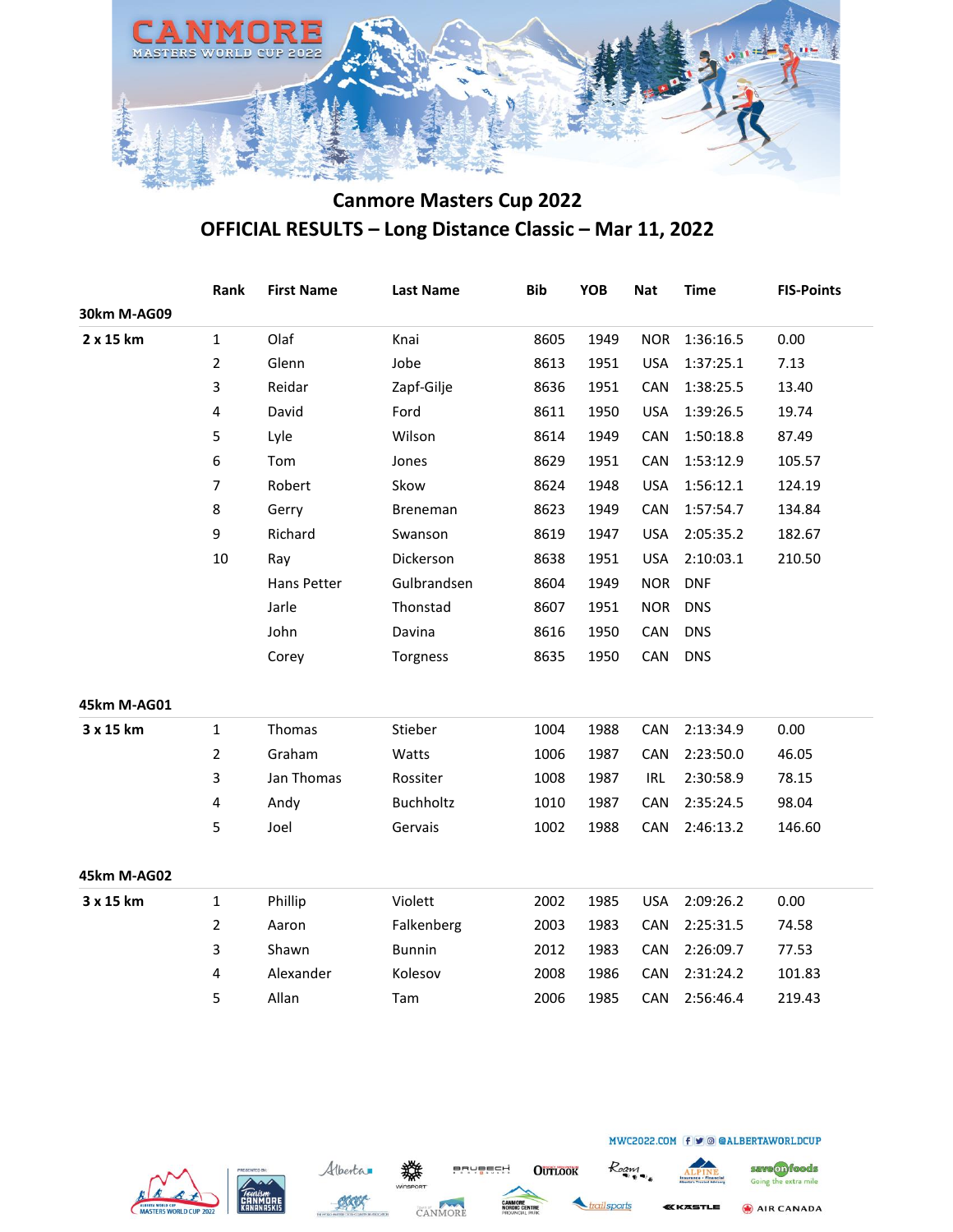

|             | Rank           | <b>First Name</b> | <b>Last Name</b>       | <b>Bib</b> | YOB  | <b>Nat</b> | <b>Time</b> | <b>FIS-Points</b> |
|-------------|----------------|-------------------|------------------------|------------|------|------------|-------------|-------------------|
| 45km M-AG03 |                |                   |                        |            |      |            |             |                   |
| 3 x 15 km   | $\mathbf{1}$   | Erik              | Carleton               | 3035       | 1978 | CAN        | 2:12:14.5   | 0.00              |
|             | $\overline{2}$ | Aaron             | <b>Bryant</b>          | 3034       | 1980 | CAN        | 2:19:05.6   | 31.09             |
|             | 3              | Anssi             | Koivuniemi             | 3022       | 1978 | <b>FIN</b> | 2:20:55.0   | 39.36             |
|             | 4              | Hugh              | Simson                 | 3016       | 1978 | CAN        | 2:25:42.2   | 61.08             |
|             | 5              | Alex              | <b>Blais-Montpetit</b> | 3032       | 1980 | CAN        | 2:31:17.1   | 86.40             |
|             | 6              | <b>Nick</b>       | Khorin                 | 3011       | 1977 | CAN        | 2:31:49.7   | 88.87             |
|             | $\overline{7}$ | Robson            | King                   | 3012       | 1980 | CAN        | 2:39:11.5   | 122.28            |
|             | 8              | Darren            | Schwehr                | 3029       | 1979 | <b>USA</b> | 2:39:17.4   | 122.72            |
|             | 9              | Benjamin          | Du Hays                | 3005       | 1977 | CAN        | 2:46:46.6   | 156.69            |
|             |                |                   |                        |            |      |            |             |                   |
| 45km M-AG04 |                |                   |                        |            |      |            |             |                   |
| 3 x 15 km   | $\mathbf{1}$   | Dominic           | <b>Bradford</b>        | 4033       | 1972 | CAN        | 2:14:51.5   | 0.00              |
|             | 2              | Philippe          | Gauthier               | 4006       | 1972 | CAN        | 2:18:31.6   | 16.32             |
|             | 3              | Colin             | Norman                 | 4016       | 1976 | CAN        | 2:24:23.6   | 42.42             |
|             | 4              | Simon             | Lapointe               | 4013       | 1976 | CAN        | 2:24:33.2   | 43.13             |
|             | 5              | Alex              | <b>Boileau</b>         | 4032       | 1976 | CAN        | 2:25:02.8   | 45.33             |
|             | 6              | Jason             | Proche                 | 4018       | 1972 | CAN        | 2:26:47.1   | 53.06             |
|             | $\overline{7}$ | Jeremy            | Neufeld                | 4015       | 1974 | CAN        | 2:28:22.3   | 60.12             |
|             | 8              | Todd              | Wilson                 | 4024       | 1975 | CAN        | 2:28:56.2   | 62.64             |
|             | 9              | Martin            | Simard                 | 4019       | 1974 | CAN        | 2:31:09.9   | 72.55             |
|             | 10             | Michel            | Tessier                | 4020       | 1972 | CAN        | 2:31:57.4   | 76.07             |
|             | 11             | Dean              | Zarudenec              | 4025       | 1976 | CAN        | 3:10:01.2   | 245.42            |
|             | 12             | Michel            | Harvey                 | 4007       | 1972 | CAN        | 3:10:44.2   | 248.61            |
|             |                | Peter             | Thunvall               | 4002       | 1976 | <b>SWE</b> | <b>DNS</b>  |                   |
|             |                | Dominique         | McNeely                | 4014       | 1974 | CAN        | <b>DNS</b>  |                   |









ailsports

**OUTLOOK** 

Roam



save on foods Going the extra mile

AIR CANADA

<u>(KASTLE</u>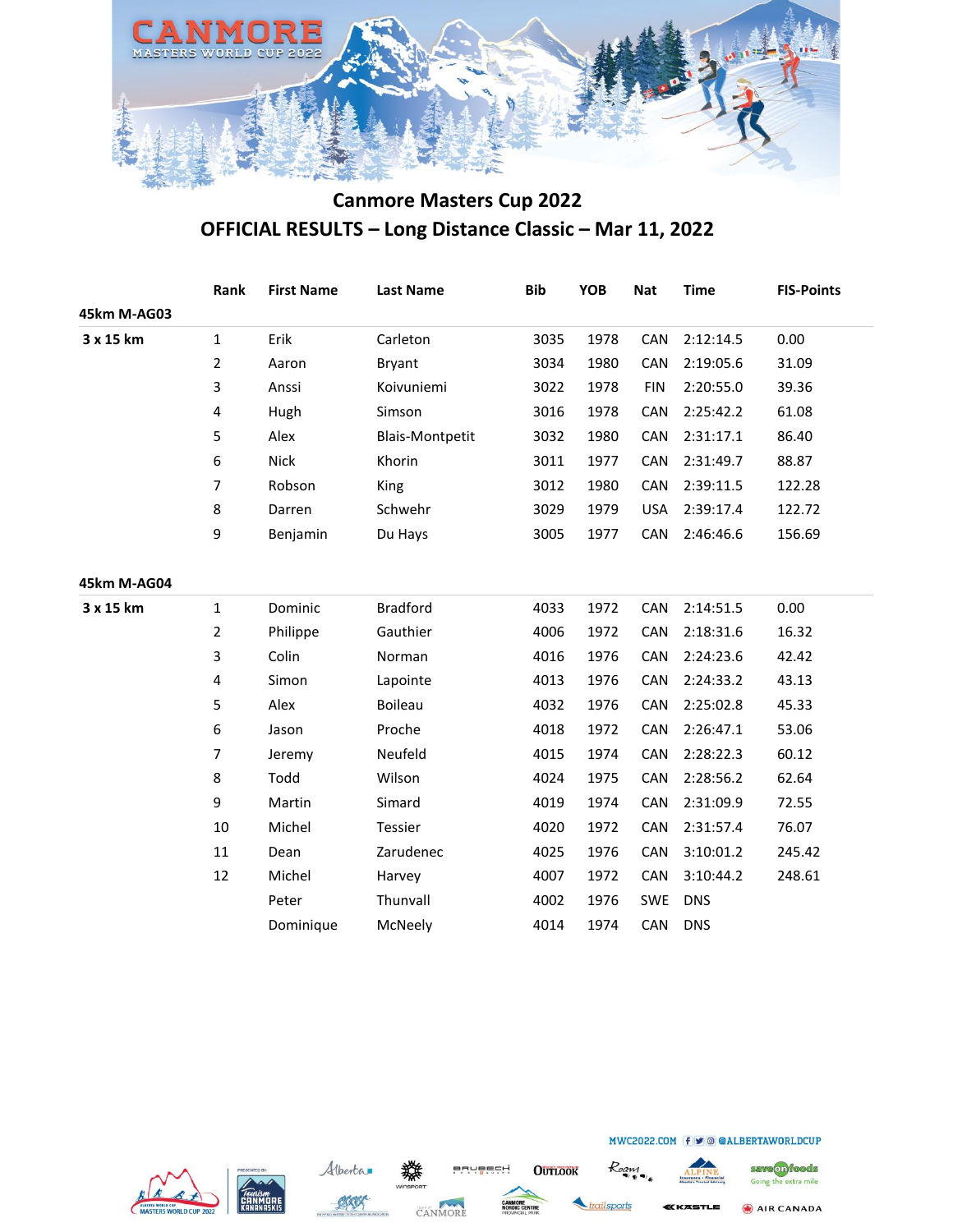

|             | Rank | <b>First Name</b> | <b>Last Name</b> | <b>Bib</b> | <b>YOB</b> | <b>Nat</b> | <b>Time</b> | <b>FIS-Points</b> |
|-------------|------|-------------------|------------------|------------|------------|------------|-------------|-------------------|
| 45km M-AG05 |      |                   |                  |            |            |            |             |                   |
| 3 x 15 km   | 1    | Roland            | Eggspühler       | 5007       | 1968       | SUI        | 2:23:46.1   | 0.00              |
|             | 2    | Stacey            | Moon             | 5010       | 1967       | <b>USA</b> | 2:24:30.9   | 3.12              |
|             | 3    | Alaric            | Fish             | 5027       | 1969       | <b>CAN</b> | 2:28:57.7   | 21.67             |
|             | 4    | Michael           | <b>Brewster</b>  | 5020       | 1967       | <b>CAN</b> | 2:36:16.6   | 52.20             |
|             | 5    | Simon             | Haynes           | 5032       | 1971       | CAN        | 2:44:45.7   | 87.61             |
|             | 6    | Todd              | Randall          | 5016       | 1969       | CAN        | 2:47:54.4   | 100.74            |
|             | 7    | Curtis            | Cook             | 5022       | 1970       | CAN        | 2:53:30.8   | 124.14            |
|             | 8    | Patrice           | Fortin           | 5028       | 1967       | CAN        | 2:55:27.0   | 132.22            |
|             | 9    | Paul              | Givens           | 5030       | 1971       | <b>CAN</b> | 3:09:37.2   | 191.36            |
|             |      | Andreas           | Tannert          | 5005       | 1969       | <b>GER</b> | <b>DNF</b>  |                   |
|             |      | Raymond           | <b>Bailey</b>    | 5019       | 1970       | <b>CAN</b> | <b>DNS</b>  |                   |









**OUTLOOK** 



Roam



MWC2022.COM (f ⊎ © @ALBERTAWORLDCUP

AIR CANADA